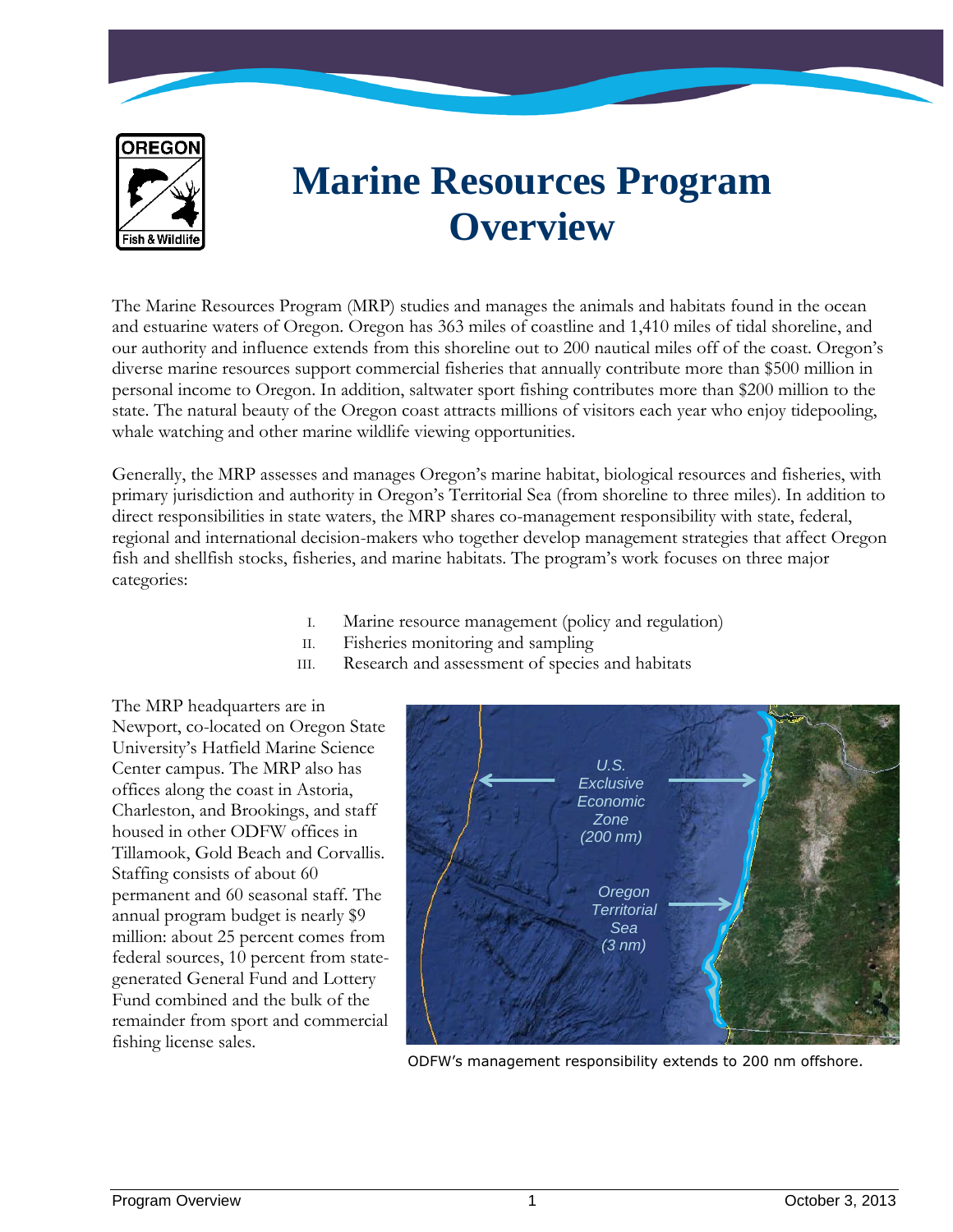# **I. Marine Resource Management**

Marine resource management deals with a complex of issues including biological resources, human uses of the natural environment, and conflict arising between uses. The MRP staff includes biologists, ecologists, social scientists, policy advisors, fishery management specialists, technical data specialists, data collectors and managers, and public outreach specialists. The policies that guide our work come from a variety of sources, including the Oregon Fish and Wildlife Commission, the Oregon state legislature, the Oregon governor and the federal government. We also have ties with international management groups, most notably with fishery agreements between Canada and the US. Most broadly, our work in marine resource management may be divided into two areas: fishery resource management, and non-fishery resource management.

## **Fishery Resource Management**

The Oregon coast supports many fisheries, including groundfish, shellfish, coastal pelagic species (such as sardines), highly-migratory species (such as albacore tuna), and ocean salmon. ODFW is authorized, by the state legislature in statute and the Oregon Fish and Wildlife Commission through administrative rule, to administer the regulation, harvest and management of commercial and sport fisheries. The MRP implements this authority for marine fisheries based on a mixture of criteria including landings, value, and management importance or concern. These fisheries are managed at the federal level through the Magnuson-Stevens [Fishery Conservation and Management](http://www.nmfs.noaa.gov/msa2005/docs/MSA_amended_msa%20_20070112_FINAL.pdf)  [Reauthorization Act of 2006 \(MSA\),](http://www.nmfs.noaa.gov/msa2005/docs/MSA_amended_msa%20_20070112_FINAL.pdf) which forms the framework around which all coastal states regulate fisheries in both state and federal waters. Federal and international law has established an area from shore to three miles, which generally falls under state jurisdiction for fishery management, and from three miles to 200-nautical-miles offshore, where federal authority establishes fishery regulations. For information about specific commercial fisheries, see the Commercial Fisheries Backgrounder.



Freshly-harvested Dungeness crab on the Newport docks.

In some cases, the MSA delegates full authority (in state and federal waters) to state management (such as commercial Dungeness crab and pink shrimp fisheries). States may set overriding fishery regulations as long as they are viewed as more conservative than those set in the federal process. Oregon is a member of the [Pacific Fishery](http://www.pcouncil.org/) [Management Council](http://www.pcouncil.org/) (comprising Oregon, California, Washington and Idaho), and the [North](http://www.fakr.noaa.gov/npfmc/)  [Pacific Fishery Management Council](http://www.fakr.noaa.gov/npfmc/) (Alaska), the [Pacific States Marine Fishery Commission](http://www.psmfc.org/) (Oregon, California, Washington, Idaho and Alaska), and participates on the [International](http://www.iphc.int/)  [Pacific Halibut Commission.](http://www.iphc.int/) All of these groups make recommendations that result in federal review, approval and adoption of fishery regulations.



The sun sets behind Oregon's rocky sentinels.

#### **Non-fishery Resource Management**

The MRP also works closely with state, regional and federal partners on developing policy and managing Oregon's non-fishery marine resources. Because of the nearshore environment's proximity to coastal communities, this narrow band of ocean has the highest use and as such requires special consideration in resource management. As part of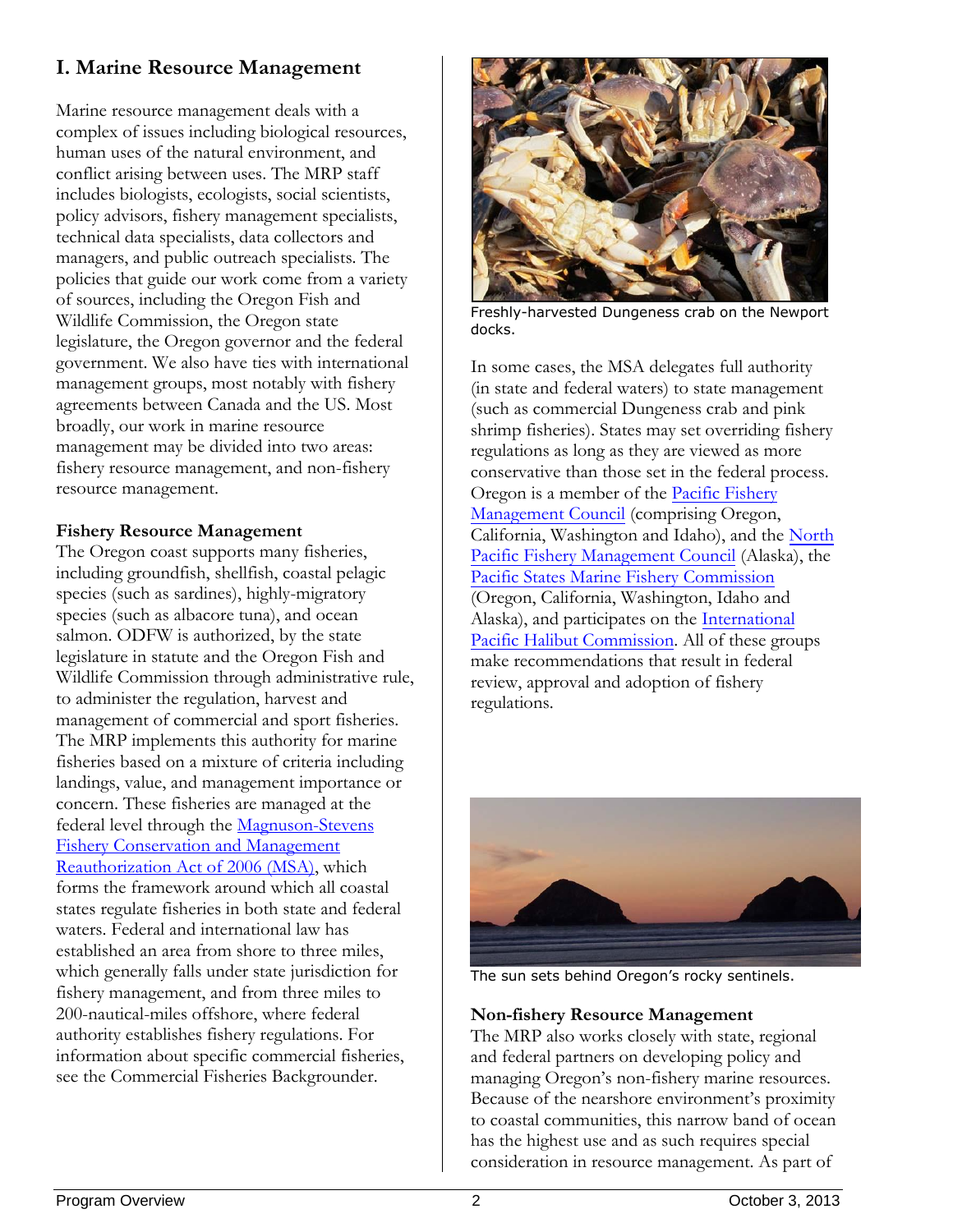Oregon's Conservation Strategy, the MRP has developed the [Nearshore Strategy](http://www.dfw.state.or.us/MRP/nearshore/document.asp) document, which discusses the special resource issues and management challenges.

Within the nearshore and estuaries, the MRP is the state's resource expert on the fish, wildlife, and habitats and serves as both a regulatory body (for fishery prosecution and area closures for fisheries) and as an advisory body to other agencies who have jurisdiction over other aspects of Oregon's natural resource management. For example, the MRP reviews applications for coastal development projects (dredging, building, coastal armoring, etc.), providing guidance on whether a project has an unacceptable negative impact on Oregon's marine resources or how to minimize anticipated impacts. The MRP also serves this advisory role for projects that are proposed in federal waters (outside of 3 miles).

Oregon and the MRP are actively involved in marine spatial planning, consistent with the recent federal mandate for nationwide Coastal and Marine Spatial Planning (CMSP) efforts. Although the term CMSP is new, the MRP has been working towards marine spatial planning goals for many years. Essentially CMSP is a way of designating particular areas of the ocean for particular uses or combinations of uses (land use planning, as implemented in the ocean). Since the ocean is held in the public trust (and is not owned by individual citizens), the planning process for the ocean is a very public process, which poses a number of socioeconomic and ecological challenges.

The MRP worked with the public, academics, state agencies and Ocean Policy Advisory [Council](http://www.oregon.gov/LCD/OPAC/) (OPAC), an advisory body on state ocean policy, to develop a new chapter in Oregon's [Territorial Sea Plan,](http://www.oregonocean.info/index.php?option=com_content&view=category&layout=blog&id=15&Itemid=12) in order to site wave energy areas in Oregon's nearshore. This multi-agency and multi-stakeholder effort considered socioeconomic issues and ecological issues in defining where to encourage development proposals. The MRP was primarily involved in documenting ecological resources for this broad effort, and developed the state's first electronically accessible compendium of ecological maps (the Nearshore Ecological Data Atlas, parts of which are displayed in [Oregon](http://oregon.marinemap.org/)  [Marine Map\)](http://oregon.marinemap.org/). In federal waters, the MRP is actively working with Oregon partners and

federal partners (primarily the Bureau of Ocean Energy Management) to responsibly site renewable energy projects offshore.



A sample map and datasets from the MRP's Nearshore Ecological Data Atlas, available online at [Oregon Marine Map.](http://oregon.marinemap.org/)

As another example of on-going spatial efforts, the MRP staff was instrumental in implementing the state's first marine reserves, starting with two marine reserve sites at Redfish Rocks (near Port Orford) and Otter Rock (near Depoe Bay). Three new sites are currently being studied before full implementation: Cape Perpetua (2014), Cascade Head (2014) and Cape Falcon (2016). The MRP is continuing to implement marine reserves, with policy guidance from the state legislature, the Governor's office and OPAC.

Developing marine resource management policy at the state, regional, and federal level requires an integrated approach, which values the consideration of multiple and sometimes conflicting priorities and goals. Oregon's first statewide planning goal [\(Goal 1\)](http://www.oregon.gov/LCD/docs/goals/Goal01.pdf) is to include a vigorous public process with all planning efforts. The MRP embraces Goal 1 in all of our management activities.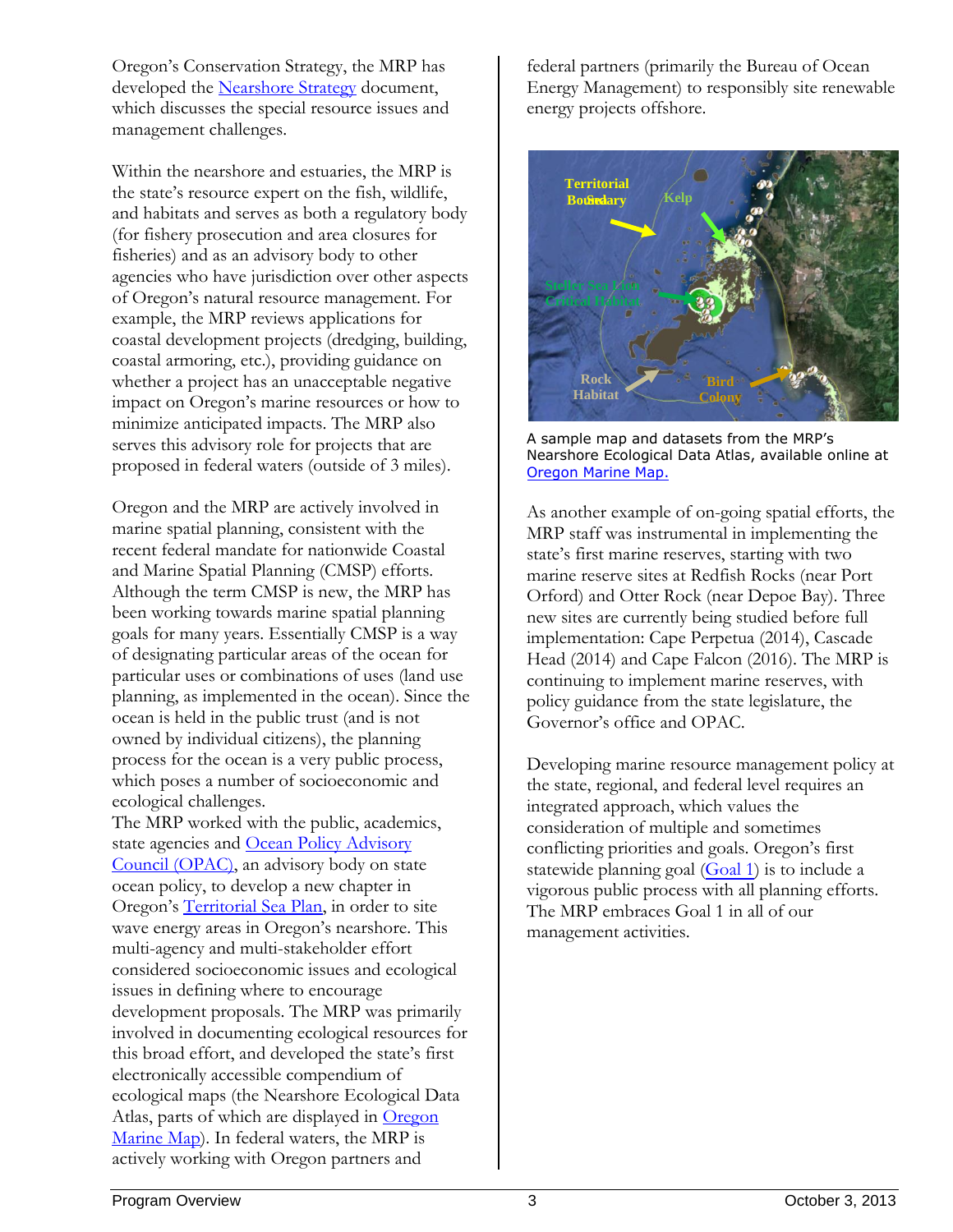

An MRP biologist evaluates sea lions in a trap on the Columbia River.

#### **Pinniped Predation**

ODFW is involved in predation control on multiple fronts, including marine species. There are two efforts for controlling predation by marine species: one for avian predators (e.g. cormorants) and one for pinnipeds (California sea lions, Steller sea lions). The avian predation program is managed outside of the marine resources program and so is not described here.

In 2006, the states of Oregon, Washington and Idaho jointly applied to the National Marine Fisheries Service under Section 120 of the Marine Mammal Protection Act for permission to permanently remove individual California sea lions that prey on threatened and endangered salmon and steelhead below Bonneville Dam. The MRP's Marine Mammal Program played a lead role in obtaining and implementing that authority. The Marine Mammal Program traps, tags and then monitors California and Steller sea lions that migrate into the Columbia River system, to identify individuals who are "destructive wastage predators" on endangered salmon and sturgeon stocks. Once identified, the individuals are either placed in new homes (aquariums and zoos) or are euthanized in order to protect the sensitive fish stocks. In addition to seeing positive behavioral shifts in the sea lion population in the Columbia (reduction in wastage predation), the pinniped program's work in the Columbia River has contributed greatly to our understanding of sea lion biology and behavior.

# **II. Fisheries Monitoring and Sampling**

Fishery monitoring and sampling are critical to ensuring fisheries are sustainable and provide optimal opportunities to harvest fish. Approximately 40 percent of the MRP's budget is devoted to a sophisticated sampling program that monitors both commercial and sport fisheries along the Oregon coast. MRP staff interview fishers and sample catches to determine the amount and kinds of fish caught and understand how the fisheries are conducted. They also gather biological information from the landed catch – for example, lengths, weights, and otoliths or other structures that can be used to determine a fish's age.

The information collected is used to monitor progress toward quotas, to inform stock assessments, and to assist in the development of management recommendations for the best use of Oregon's fishery resources.

After significant in-house processing and quality control, the MRP's fishery monitoring and sampling data are incorporated into two West Coast data systems: commercial fishery data into the Pacific Fishery Information Network (PacFIN, [http://pacfin.psmfc.org\)](http://pacfin.psmfc.org/), and sport fishery data into the Recreational Fishery Information Network (RecFIN, [http://www.recfin.org\)](http://www.recfin.org/). These two databases are managed by the Pacific States Marine Fisheries Commission and are used extensively in Oregon, Washington, and California regional fisheries management. Summarized data for the three West Coast states are available to the public on the PacFIN and RecFIN websites.

## **Ocean Sampling Project**

[The Ocean Sampling Project m](mailto:Maggie.Sommer@state.or.us)onitors ocean sport finfish fisheries through the Ocean Recreational Boat Survey (ORBS) project, and commercial ocean salmon fisheries through the Commercial Troll Salmon Project (CTSP). Approximately 30 seasonal staff interview returning ocean and estuary sport anglers to collect data including catch and fishing effort, recover coded wire tags (when present) from salmon, and gather biological data such as lengths and weights. In addition, total fishery effort is estimated by counting recreational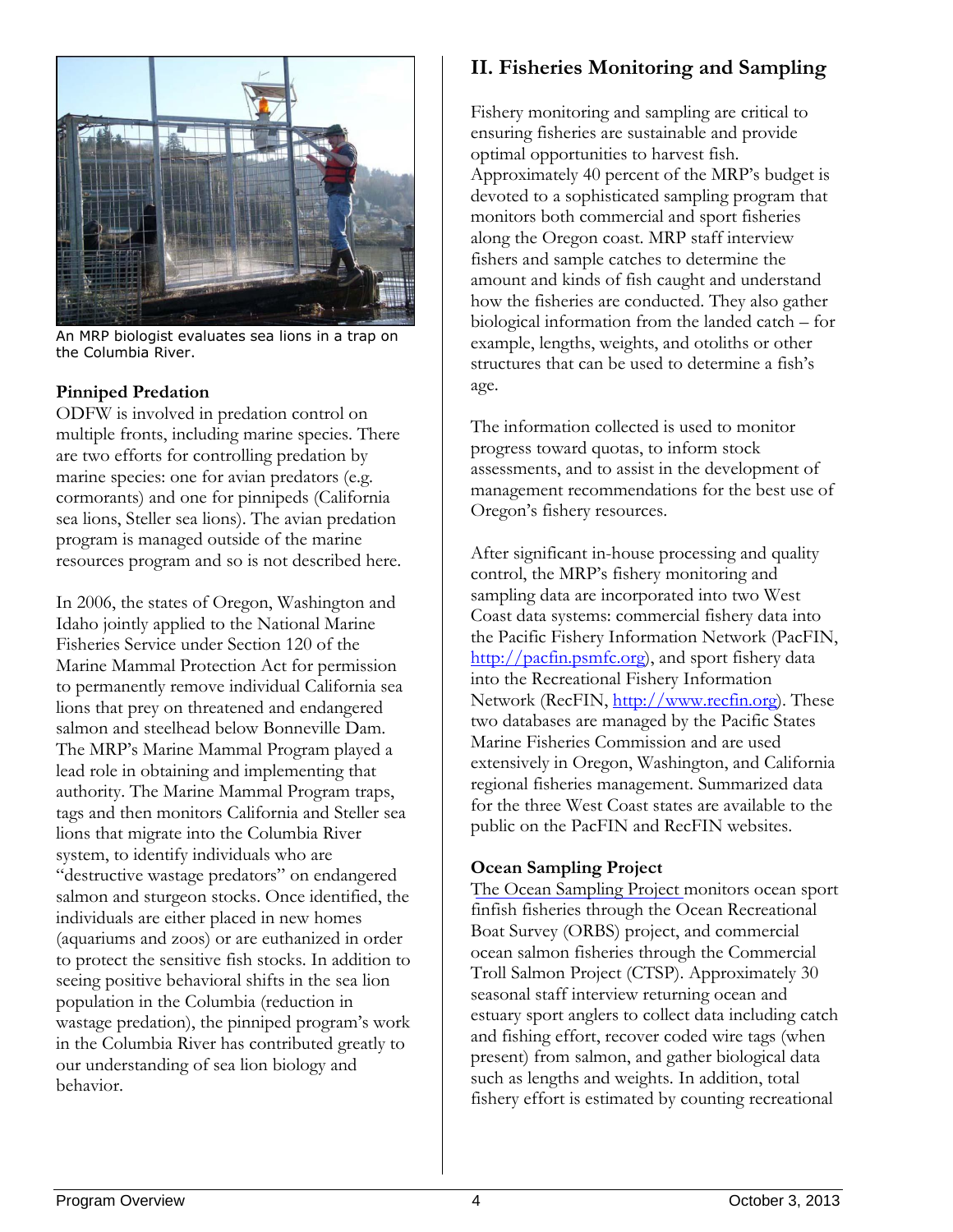fishing vessels leaving from all major ocean access points.



Fishery sampler checks in a Pacific halibut from an angler in Newport.

The Ocean Sampling Project embraces new technologies and techniques that reduce costs, minimize data recording errors and shorten the time required to process the data and generate catch estimates.

One example of this is the use of video cameras to count recreational fishing boats. Stationed at several ports and positioned to view ocean access points, such as navigation channels between jetties, these cameras provide images that allow determination of the type of vessel (*i.e.,* sport vs. commercial), although individual persons and vessel names or identification numbers are indistinguishable. The digital recordings can be reviewed much more quickly than real-time counts can be conducted, allowing samplers to spend more time interviewing anglers and collecting biological samples.

#### **Commercial Finfish Sampling**

The Commercial Finfish Sampling project collects information on commercial groundfish and albacore tuna fisheries, including catch composition and biological data such as size, sex, reproductive maturity and age structures. Seven permanent and seven seasonal staff work in ports along the Oregon coast, sampling catches at fish processing plants, buying stations, or onboard vessels. Staff also collect completed logbooks from fishermen, and provide information on topics such as current regulations, upcoming public meetings or other opportunities for public involvement in fishery management, fish biology, etc.

Developing and maintaining relationships with commercial fishing industry members is a valuable service provided by the on-the-ground biologists. As time allows, they also conduct and/or assist with fishery research projects, which provide additional information that is not traditionally available from fisheries but that helps support fisheries management.



Black rockfish are an important component of Oregon's sport and commercial fisheries.

## **Shellfish Fisheries Sampling**

Oregon's bays and estuaries are popular areas for sport shellfish harvest, including both clams and bay crabs. MRP monitors the sport bay clam and crab fisheries in most of Oregon's major bays and estuaries. This work includes interviewing sport fishermen, sampling their catch and estimating overall fishing effort on these resources. The goal of this monitoring effort is to further understanding of the sport clam and crab resources and factors affecting the sustainability of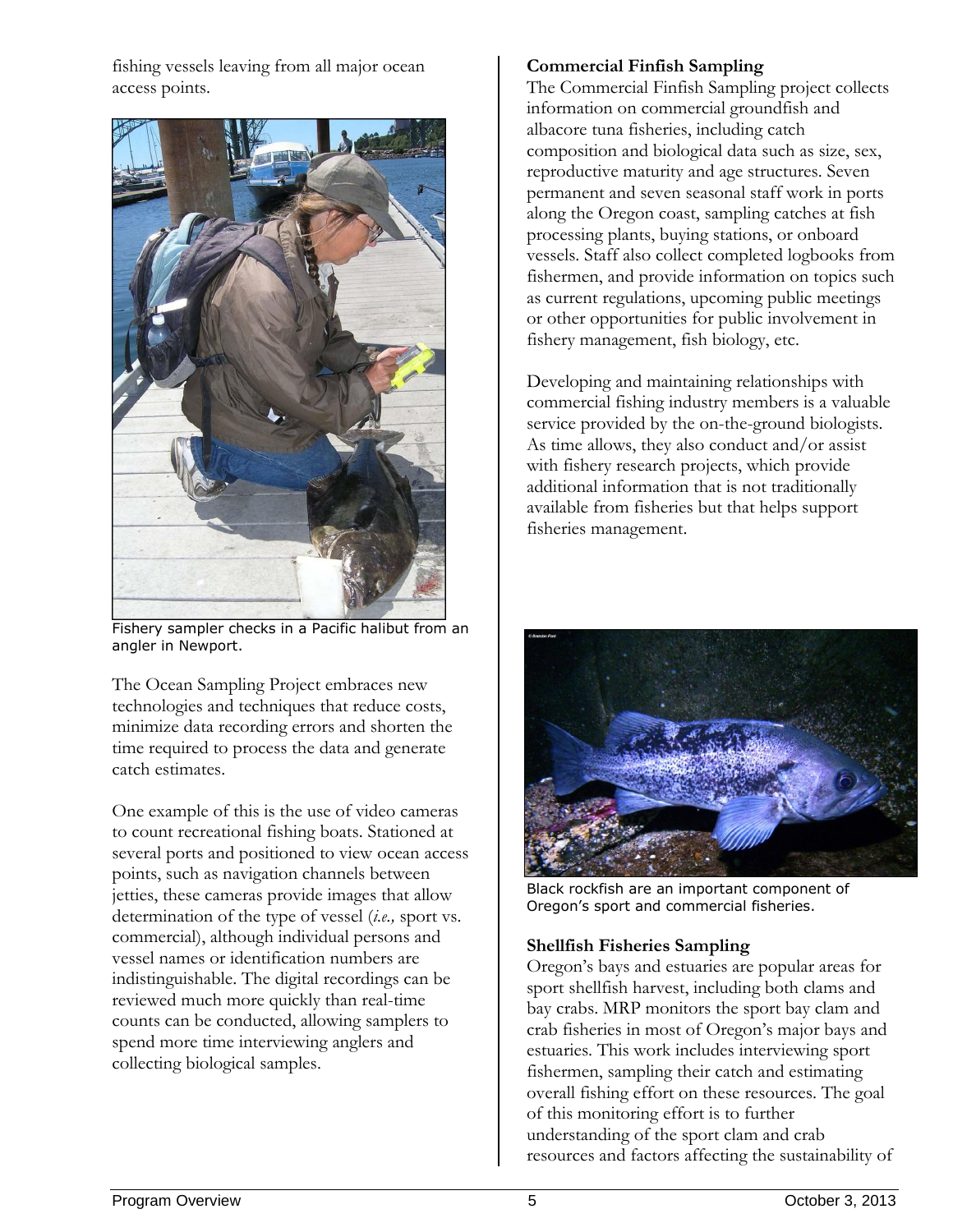these resources. ODFW staff also conduct biological sampling of the commercial bay clam fisheries in Tillamook Bay.

On the open coast, razor clams are highly sought after by both sport and commercial fishermen, especially on our most productive Clatsop county beaches. The Clatsop beaches (an 18-mile stretch from the South Jetty of the Columbia River to Tillamook Head) account for more than 90 percent of Oregon's razor clam harvest and effort. Staff interview recreational and commercial harvesters to obtain data on effort, catch, age composition and harvest area. Staff also collect information on clam age and length, conduct discard analysis, and conduct stock assessments on the Clatsop beach. ODFW also collects razor clams coastwide on a monthly basis for our partner agency, Department of Agriculture, which tests clam tissue for biological toxins from harmful algal bloom phytoplankton species.

# **III. [Research and Asse](mailto:Steven.S.Rumrill@state.or.us)ssment**

The MRP conducts research and monitoring studies to address both ecological and fishery issues. More specifically, data collected by the MRP researchers help support fishery management decision-making and helps better understand the nearshore environment habitat and inhabitants.

## **Fishery Research**

Fishery-related research supports fishery management and assessing the health of fish stocks (stock assessment). MRP research over the past decade lead the way on understanding and reducing catch of unwanted species (bycatch). Bycatch of sensitive species in a fishery presents a management challenge that often results in restricting the overall allowable catch of the primary species targeted by the fishery in order to protect the sensitive species. Reducing bycatch can therefore allow managers to maintain or increase access to the targeted species. One notable example of the MRP's work in this area is with the pink shrimp fishery where bycatch of eulachon (listed as a threatened

species under the federal Endangered Species Act) could have restricted the fishery. The MRP conducted research projects to modify shrimp trawl nets and test the modification to ensure they reduced bycatch of eulachon. This work was instrumental in not only allowing the continuation of this important fishery while addressing conservation concerns for eulachon, but also contributed toward certification of the Oregon pink shrimp fishery by the Marine Stewardship Council as a sustainable fishery.

In addition to developing ways to reduce bycatch, the MRP also conducted research aimed at reducing mortality of bycatch fish species that need to be returned to the ocean because of regulatory or other reasons. Rockfish are especially vulnerable to mortality when released because their gas-filled swim bladder often expands and ruptures, causing internal damage as the fish are brought to the surface. This condition is referred to as baurotrama and often results in the fish dying. MRP conducted extensive research to understand the effects of baurotrama, how different species respond to the effects and methods to increase survivability from baurotrama. The research resulted in the development and acceptance of rockfish descender devices, which can be used to increase survival of rockfish by dropping them to a depth where the pressure relieves the baurotrama symptoms. The MRP uses special cages for holding individual fish at depth to study short-term survival of a wide variety of nearshore species and capture conditions. Fishery managers use the survival rates to improve estimates of fishing impacts on sensitive species such as yelloweye rockfish. These improved estimates meant increased fishing opportunity for anglers, while still addressing the conservation concerns for the sensitive species.

Fishery managers require information on the population status of harvested species in order to make well-informed management decisions. While the federal government assesses the status of many important ocean fishery species, there remain a number of state-managed species with incomplete knowledge of their population status. The MRP developed species life history information such as population age composition and age of female fish maturity for several poorly-understood species. Stock assessment scientists used this information to improve their understanding of population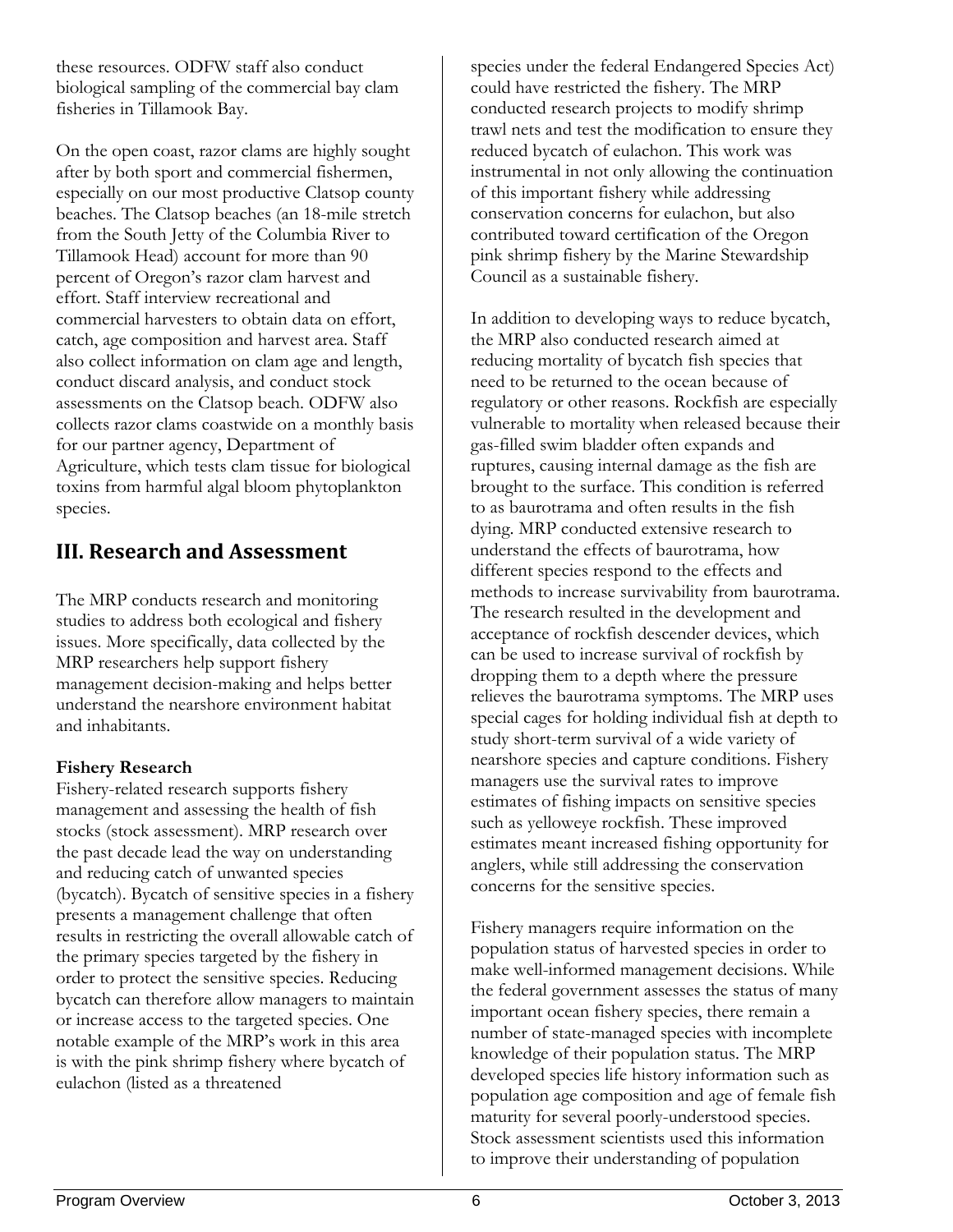status. In addition, the MRP conducts stock assessments on some shellfish species under state management, including bay clams, razor clams, and sea urchins. The MRP is currently testing visual survey tools to directly assess the population of nearshore rocky reef fish species, which currently are not well represented in federally-sponsored stock assessments.



A biologist readies the ODFW remotely operated vehicle (ROV) for launch.

#### **Nearshore Ecosystem Research**

The MRP's research to address ecological issues focuses on assessing, inventorying, and monitoring of marine habitat and selected nonfishery species. Knowledge of the location and function of marine habitats is still incomplete compared with terrestrial habitats. The MRP works both independently and in collaboration with others to map, inventory and describe both nearshore and estuarine habitats. The MRP conducted some of the first detailed mapping efforts for Oregon's nearshore marine habitat using advanced sonar technologies. These have since been greatly expanded by Oregon State University and others so that now about 50 percent of Oregon's Territorial Sea has been mapped in detailed.

The MRP conducts surveys of habitats using a variety of tools to characterize their biological and physical composition and to understand the relationship between habitat characteristics and managed fish species. The MRP also conducts detailed assessment of bay clam habitat in Oregon's estuaries, and is working collaboratively with other agencies to update the state's estuary habitat maps and develop a complete inventory of Oregon's ocean and estuary shoreline habitats.

The MRP's marine reserves program implements an ongoing monitoring effort designed to understand the effects of marine reserves on the marine environment and on people. This information will be used to evaluate marine reserves as a management tool in the future. Marine reserve ecological monitoring focuses on characterizing the habitat, oceanography, and species that exist at each site, and determining whether or not prohibiting extractive activities changes the environment over time. Marine reserve human dimensions monitoring focuses on determining social, cultural and economic changes for ocean users and communities that result from marine reserves implementation. In addition to providing insight on the specific effects of marine reserves, the monitoring effort is proving to be a vital resource in augmenting the general understanding of Oregon's nearshore environment, coastal economy and ocean users.



Oceanographic instruments bolted to the seabed at Redfish Rocks Marine Reserve.

The MRP is also responsible for monitoring and managing marine species that are not harvested. As an example, MRP monitors and conducts research on seals and sea lions. Ongoing population monitoring documented the recovery of seals and sea lions in Oregon since the passage of the federal Marine Mammal Protection Act in the 1970s. The MRP's ongoing research on the population status and reproductive output of Oregon's Steller sea lion population (listed as threatened under the federal Endangered Species Act) contributed to the planned de-listing of this species in the near future.

As marine resource management moves toward more complex issues of marine spatial planning and consideration of the broader ecosystem, there